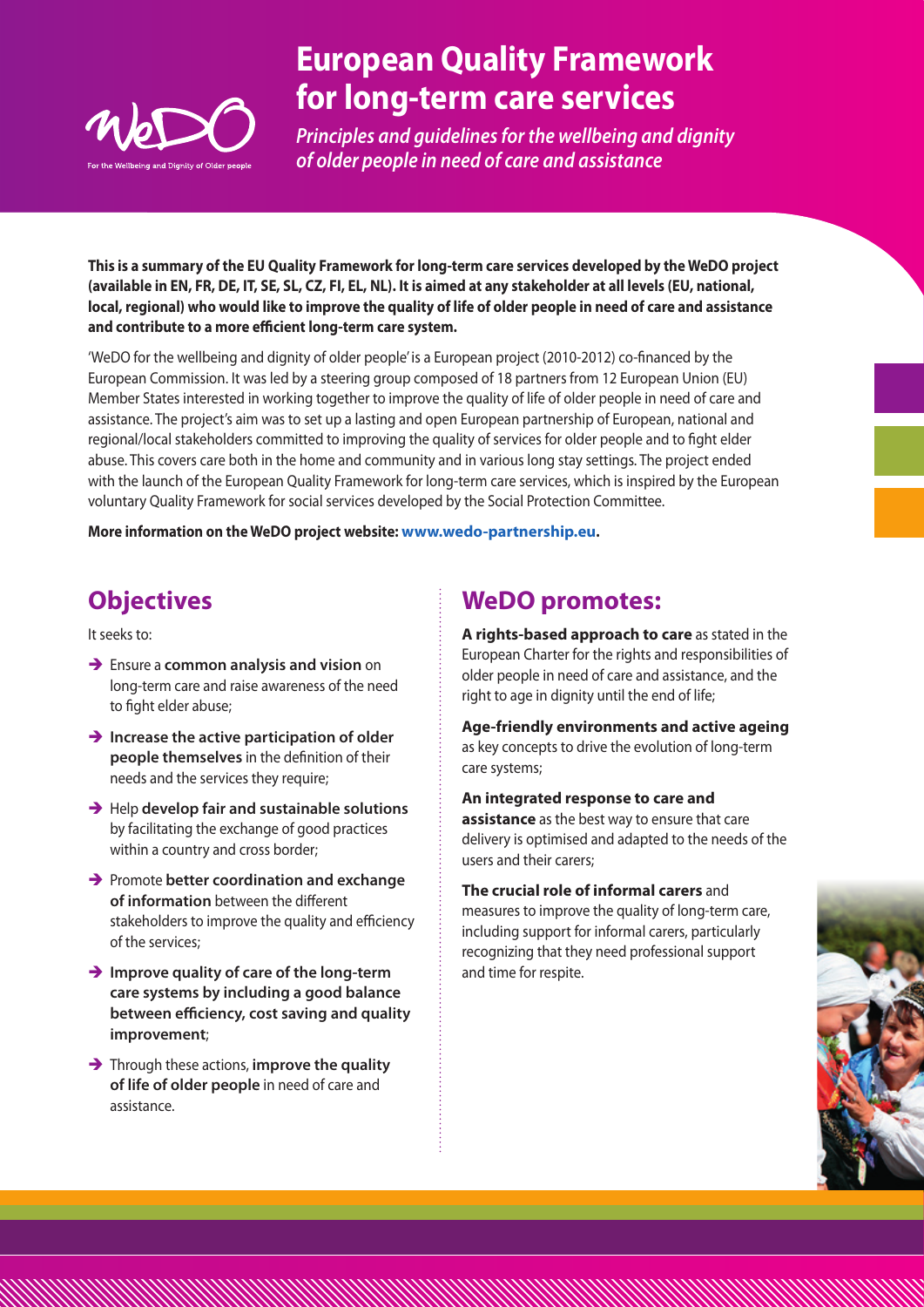## **Quality principles**

### **A quality service should be:**

- $\rightarrow$  **Respectful of human rights and dignity, i.e.** respect the fundamental rights and freedoms of older people, their families and carers as outlined in national, European and international human rights instruments.
- **→ Person-centred**, i.e. address in a timely and flexible manner the changing needs of each individual, fully respecting his/her personal integrity with the aim of improving their quality of life as well as of ensuring equal opportunities.
- **→ Preventive and rehabilitative**, i.e. seek to prevent deterioration in – and to restore as far as possible – the older person's health, wellbeing and capacity to live independently.
- **→ Available**, i.e. be part of a wide range of services so as to provide older people in need of care and assistance with an appropriate response to their needs as well as, when possible, with freedom of choice among services, at a location which is most beneficial to the older person and, where appropriate, to their families and carers.
- **→ Accessible**, i.e. be easy to access by all those who may require them. Information and impartial advice about the range of available services and providers should be easily accessible to older people themselves and to their families and informal carers.
- **→ Affordable**, i.e. be provided either free of charge or at a price which is affordable to the individual without unduly compromising their quality of life, dignity and freedom of choice (the concept of universal access).
- **Example 1** Comprehensive, i.e. be conceived and delivered in an integrated manner which reflects the multiple needs, capacities and preferences of the older person and, when appropriate, their families and carers, and which aims to improve their wellbeing.
- **→ Continuous**, i.e. be organised so as to ensure continuity of service delivery for as long as it is needed and, particularly when responding to long-term needs, according to a life-cycle approach that enables older persons to rely on a continuous, uninterrupted range of services, from early interventions, care and support, to palliative care.
- **→ Outcome-oriented and evidence based**, i.e. focus primarily on the benefits for the older users, i.e. oriented towards improvements in a person's health, wellbeing and independence, taking into account, when appropriate, the benefits for their families, informal carers and the community. These benefits should be based on the best available evidence of what leads to such improvements.
- **Transparent**, i.e. provide clear and comprehensive information and advice to users and potential users about the services they offer, their cost to the user, and how to access or cancel the service(s). Information should be reliable, updated and available not only upon request but also through publicly accessible communication tools. Service users should be informed well in time about any change that will affect the service they receive and be provided with information about alternative solutions if they so require.
- $\rightarrow$  **Gender and culture sensitive**, i.e. pay due attention to gender and culture in care, i.e. to the specific needs of women and men and to cultural differences among both staff and care recipients.

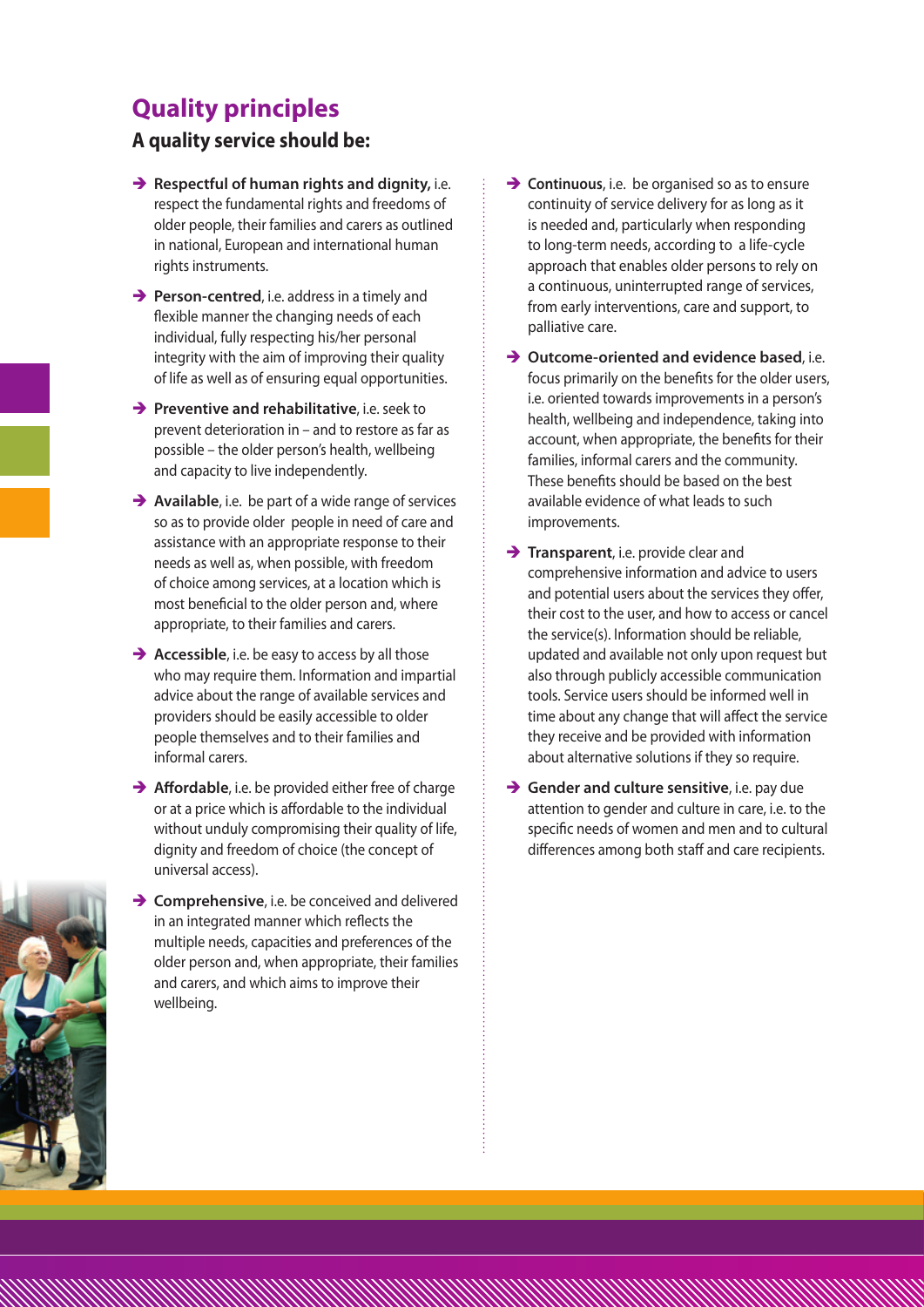## **Areas of action**

#### **A quality service should also contribute to:**

- **→** Preventing and fighting elder abuse and **neglect**, i.e. do its utmost to ensure that older people, their carers, family members and staff are free from abuse, harassment and neglect.
- **→ Empowering older people in need of care and creating opportunities for participation,** i.e. encourage the active involvement of the users, and, when appropriate, of their families or trusted persons and of their informal carers in the decisions regarding the planning, delivery and evaluation of services. The service provision should empower users to define their personal needs and to keep control of the care and assistance they receive.
- $\rightarrow$  **Ensuring good working conditions and working environment and investing in human capital**, i.e. be provided by skilled and competent workers under decent salary and stable working conditions and according to a manageable workload. Workers' rights should be respected and confidentiality, professional ethics and professional autonomy protected.
- $\rightarrow$  **Developing adequate physical infrastructure**, i.e. be provided within adequate physical infrastructures respecting health and safety regulation for users, workers and volunteers, accessibility standards following "Design for All" approaches as well as environmental and energy-saving requirements.
- **→ Developing a partnership approach, i.e. be** developed with the active involvement and cooperation of all stakeholders from both the public and the private sectors: local authorities, service users, their families and informal carers, users' organisations, service providers and their representative organisations, social partners and civil society organisations operating in the local community.
- **→** Developing a system of good governance, i.e. operate on the basis of openness and transparency, respect for international, European, national, regional and local legislation, efficiency, effectiveness, and accountability to service users and public authorities for organisational and financial performance and the quality of service delivery.
- $\rightarrow$  Developing adequate communication and **awareness-raising**, i.e. contribute to ensuring better communication between all relevant actors as well as promoting a more positive image of older people in the society.

#### **In the longer version:**

- • The quality principles and areas of action are illustrated by **case examples**.
- • **Recommendations** for policy makers, service providers, professional carers and older people's and informal carers' organisations and **examples of good practices** are included.
- • A **methodology** is proposed to implement the quality framework **with a partnership and participatory approach**, illustrated by examples. It is based on four steps: planning, implementation, progress evaluation, continuous improvement.

The **WeDO website** is a useful tool which gives access to more examples of good practices and examples of quality tools.